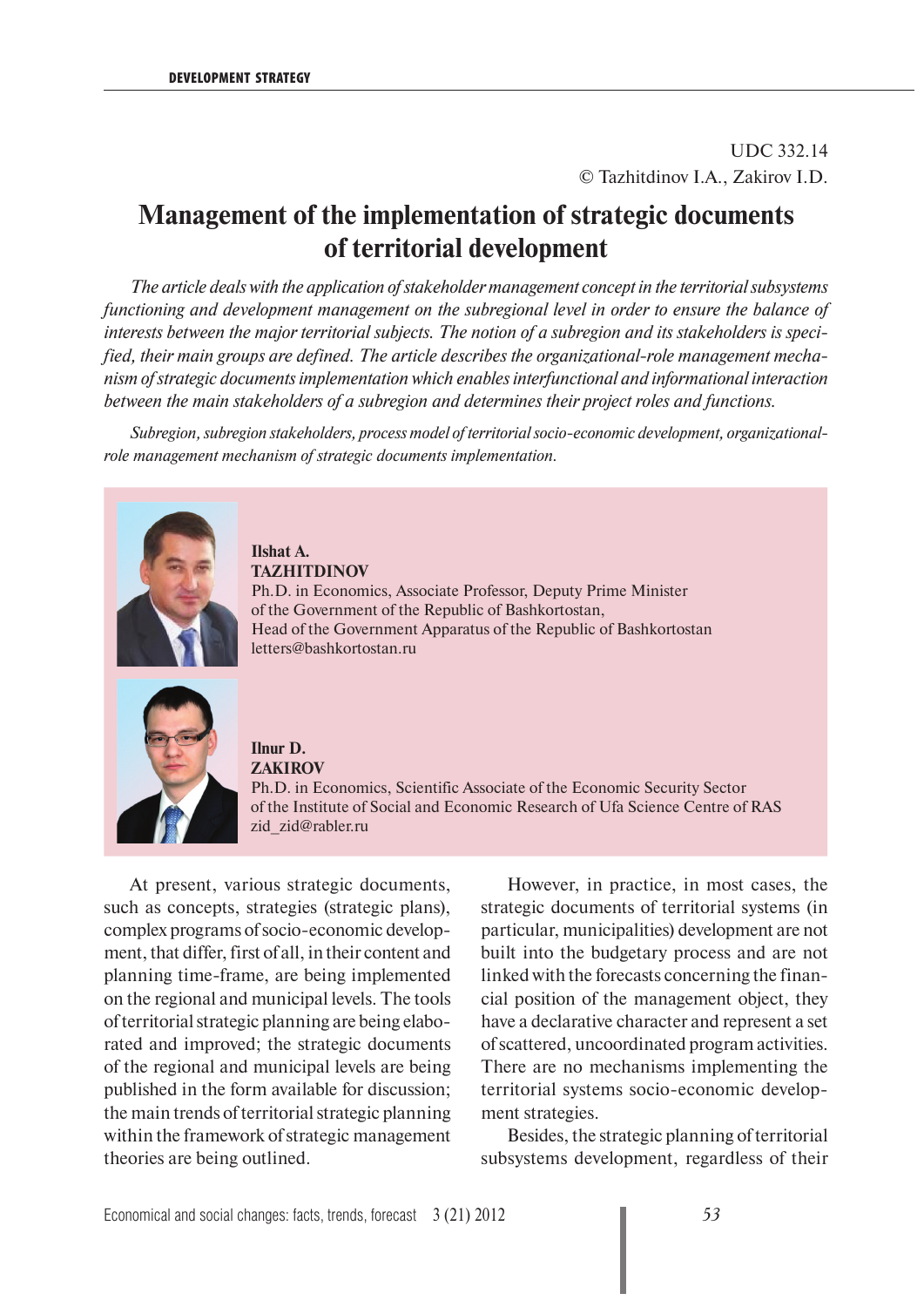scale [1, 3, 4], differs from the usual planning not only in the object peculiarities but also in the necessity to coordinate the interests of the key territorial subjects – state and municipal authorities, population and business entities. That's why significant attention should be paid not only to the traditional, substantial tasks of planning and management, but also to the active involvement of territorial subjects into strategic processes. Therefore, a new approach to the territorial development management, in addition to planning and management should include the third component, aimed at solving the problem of involving the territorial subjects in these processes. This third direction have already been defined in the strategic management as the strategic thinking, i.e. understanding one's own destination, future and the necessity to participate in the management activity [7].

The article considers this aspect from the position of the stakeholder theory: a stakeholder is any group or individual that can exert influence on or are influenced by the achievement of an organization's objectives [2, 8]. At present, the Russian Managers Association defines stakeholders as individuals, organizations or communities who are interested in a company's activity and have a direct or indirect relation to its activities [9], and the international standard ISO/OPMS 26000:2010 (Guidance on social responsibility) defines the stakeholder as an individual or group that has an identifiable interest in any activities or decisions of an organization [10].

Since the territorial system of any level is the focus of interests not only on the part of governmental levels (federal – regional – municipal) but also all territorial subjects, the adequate mechanism of stakeholder management concept implementation can well provide the balance of their interests in the elaboration and implementation of strategic decisions concerning the territorial socio-economic development.

It is proposed to apply this concept to the functioning and development management of the territorial subsystems of subregional level. The authors define the subregional unit or subregion as the territorial socio-economic subsystem of a region (group of municipal units), possessing integrity and distinguished according to certain common economic, geographical, administrative, environmental and other interrelated features. Defining the territory of the subregional level allows consolidating the efforts and resources of state and municipal authorities, population, and businesses and directing them towards territorial development, as well as implementing the common socioeconomic policy of the region [5].

Thus, the authors define the subregion stakeholder as any subject (legal and/or natural person, state and municipal authorities), resident or non-resident of this territory, whose interests and resources can directly or indirectly affect its socio-economic development. The following main groups of stakeholders can be distinguished:

– internal: local population, economic entities (residents), the subregion administrative bodies, local self-government bodies, local public organisations and local mass media;

– external: the governmental authorities of a Federal subject of Russia, the governmental authorities of Russia, public organizations (regional, federal, and international), investors, population (non-residents – migrants), economic entities (non-residents), mass media (regional, federal, and international).

The existing relations between the region's stakeholders can be based on partnership as well as competitiveness (conflict).

The process of establishing partnership relations in the stakeholder management is called **bridging** (strategic partnership or balance of interests). The establishment of such a partnership is possible for a subregion only within the framework of the strategic development planning when the interests of all parties are fully taken into account.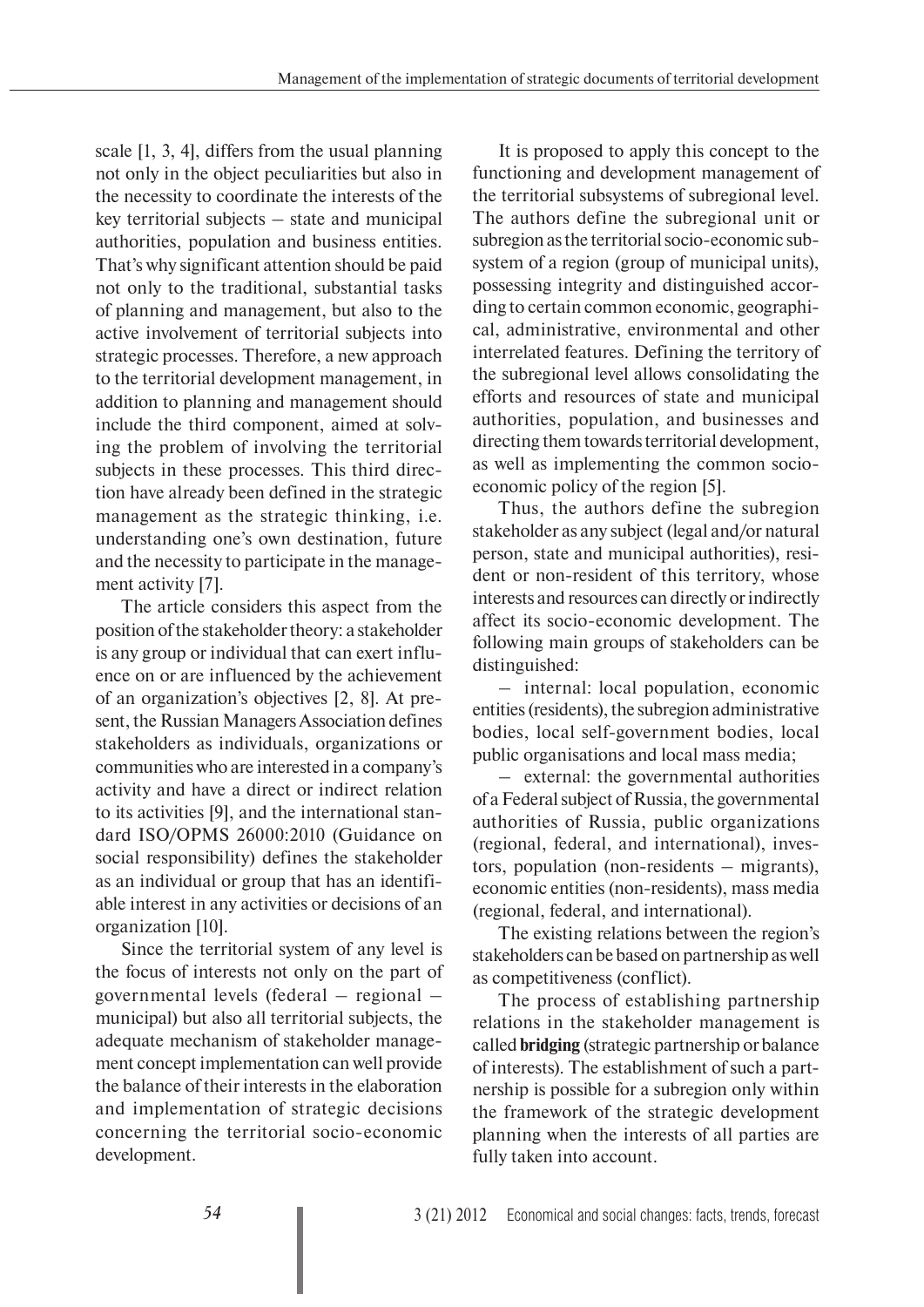Therefore, in order to increase the subregion development strategy efficiency, the stages of its elaboration and implementation should be considered as processes and their balanced flow should be ensured *(fig. 1)*.

In the process of coordination of interests between all the participants, the analysis of the current situation (identification of problems and development prospects) is carried out, the balance of interests and mutually profitable economic relations is ensured [6].

As a result, the territorial development concept project is formed, within the framework of which the mission and priority guidelines are determined (the process of conceptualization). Further on, the details of the conception are worked out: the strategic choice and territorial development objectives (the result of strategizing), development programs (the result of programming), program activities, necessary

for their achievement, with defining the main executors (the result of projecting). In the course of development and monitoring strategy implementation, the assessment of its success, adjustment of the interests, missions, goals, objectives, activities and funding is carried out.

At present, the lack of the effective mechanism for the strategic documents implementation and monitoring on the regional and municipal levels is one of the main problems of the strategic territorial development management.

It is necessary to form a system of control over the actions of the authorities, business and population, aimed at the achievement of strategic and tactical goals of the regional territorial subsystems development, and including the following elements that ensure the strategic documents implementation: organizational, information-analytical, normative-regulatory, investment and risk management *(fig. 2)*.



Figure 1. Process model of the socio-economic development of a territory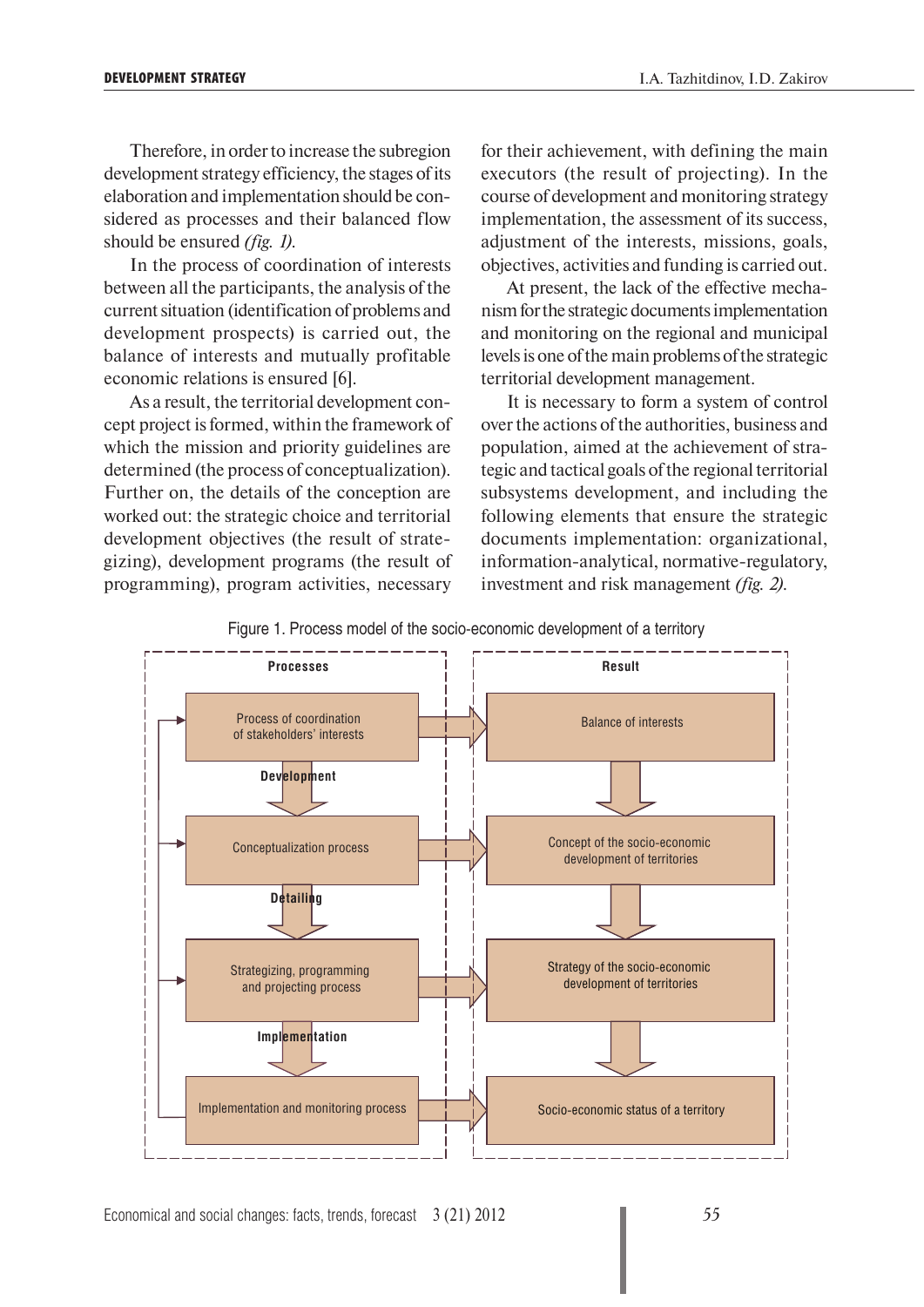

Figure 2. Structure of the management system of implementing the strategic documents of territorial development

In the **subsystem of organizational support** of territorial development documents implementing, the special place is occupied by the issues concerning the division of responsibilities and powers between the main participants of the strategic management process. For handling this issue, the organizational-role structure aimed at the management of territorial development (of a subregion and municipal units constituting it) strategic documents implementation is proposed *(fig. 3)*.

In the framework of this structure, the crossfunctional and informational cooperation not only between the state and municipal authorities but also between other stakeholders (population, businesses, public organizations) is carried out.

This structure also allows to create the list of officials and organizations (main participants of the strategic management process), determine their project roles, managerial levels of the Project of strategic document of territorial development and the functions of the main Project participants.

The following managerial levels can be distinguished:

1. The managerial level of the Customer and the Coordinating Council on strategic planning:

– control over the achievement of target indicators' planned values of the strategic document in the reporting and final periods;

– decision-making concerning the adjustment of the document: the changes in the target indicators' planned values and the amount of required resources.

2. The managerial level of the executive coordinator on the direction of the Project:

– control over the achievement of target indicators' planned values according to the Project guidelines in the reporting and final periods;

– control over the achievement of planned results concerning the fixed direction activities;

– decision-making concerning the adjustment of the works in the framework of the activities without changing the target indicators' planned values and the amount of resources for the i-th direction.

3. The managerial level of the Main executor of the Project activities

– control over the fixed Project activities implementation in the reporting periods (observance of deadlines, expenditure of financial assets).

The project roles of the officials, authorities and organizations, involved in the strategic document management, are shown in *table 1,* and their functions are described below.

In the framework of this mechanism, one of the main roles belongs to the Project Director (a person chosen in accordance with the decision of the executive powers of the Federal subject), who is able to ensure the integration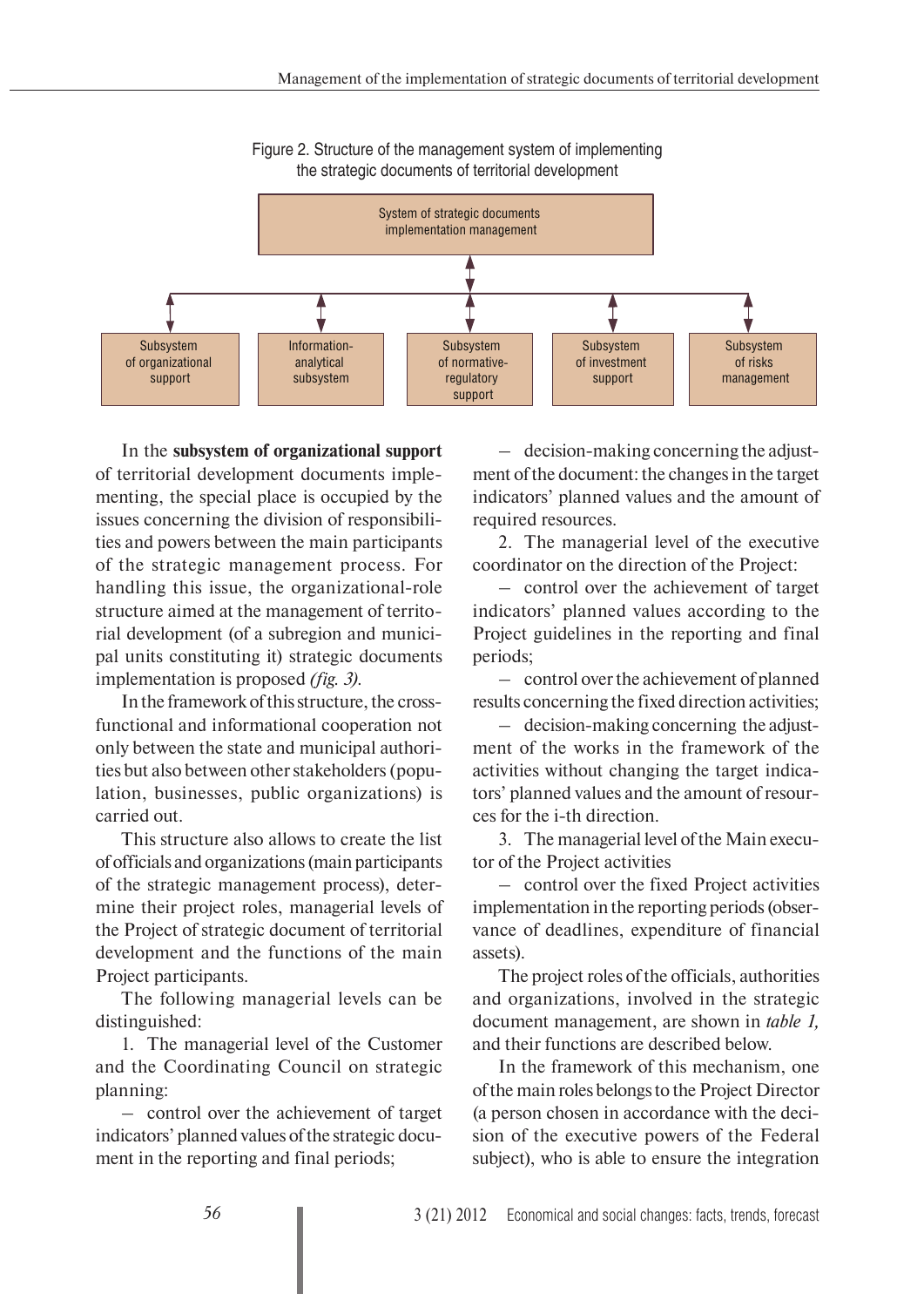

## Figure 3. Organizational-role mechanism of strategic documents implementation management

| Table 1. The Project roles of officials, authorities and organizations, |  |
|-------------------------------------------------------------------------|--|
| involved in the strategic document management                           |  |

| Project role                                             | Official, body, organization                                                                                                                                          |  |  |
|----------------------------------------------------------|-----------------------------------------------------------------------------------------------------------------------------------------------------------------------|--|--|
| <b>Project Director</b>                                  | Project Director is chosen in accordance with the decision of the state executive power of the Federal<br>subject                                                     |  |  |
| <b>Project Customer</b>                                  | the state executive power of the Federal subject                                                                                                                      |  |  |
| Proiect<br>Main executors of<br>activities               | the state executive powers of the Federal subject, the administrative bodies of municipal units of the<br>Federal subject                                             |  |  |
| Coordination<br>council<br>$_{0n}$<br>strategic planning | Advisory, expert, consultative body, established by the Project Customer-coordinator with the<br>involvement of key external and internal stakeholders of a territory |  |  |
| Project information office                               | Body, established by the Project Customer for solving the problems of Project administration,<br>management and monitoring processes                                  |  |  |
| Executor-coordinator on the<br>Project direction         | State authorities of the subject of Federation, that coordinate the Project implementation within the<br>framework of determined quidelines                           |  |  |
| <b>Executor of Project activities</b>                    | the state executive powers of the Federal subject, the administrative bodies of municipal units of the<br>Federal subject, business entities, investors               |  |  |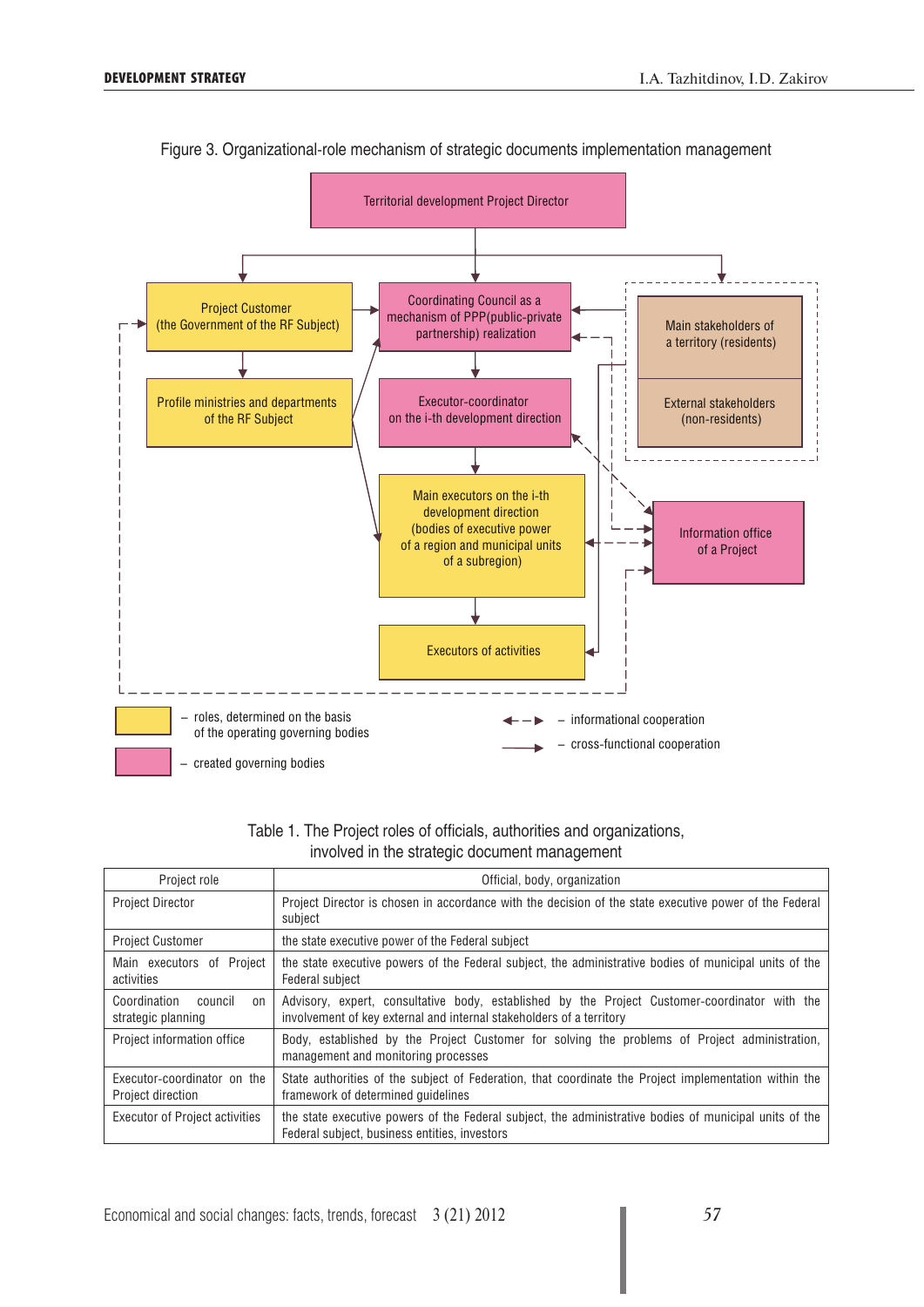of all the structural components and unity of all the project participants. The main functions of the Project Manager include: Project management; control over the Project implementation processes; benchmarking; holding of meetings to assess the implementation of the Project at the managerial level of the Customer and the Coordinating Council on strategic planning.

Besides, the Director is immediately involved into work on the project and supervises over it from the beginning to the end. The coordination between the functional units (ministries, departments, authorities of the subject of federation and municipal units) and cross-functional interaction, provided by the Director and his/her assistants, also plays an important role.

 The Director constantly communicates with all project participants, i.e. an exchange of information takes place, in the course of which the project can be altered in the early stages already (losses reduction). Communication between the functional units' specialists and saving the information on data carriers leads to the creation of new knowledge that can be used in future for solving the similar tasks or in the course of teaching.

The main functions of the Project Customer should include the following:

1) drafting of laws, normative legal acts, necessary for the Project implementation;

2) development and adoption within its competence of the normative legal acts, necessary for the Project implementation;

3) approval of the financial plan of Project activities;

4) quarterly (annual) preparation of reporting materials on the Project implementation;

5) organization, in cooperation with main Project executors, of expert inspections of the Project implementation progress (if necessary);

6) annual specification and adjustment of target indicators, costs of activities, composition of participants;

7) submission, in the established order, of the proposals concerning the Project adjustment, extension of its implementation period or its termination (if necessary);

8) expert inspection of Project implementation;

9) organization of the independent assessment of performance and efficiency indicators of the Project activities, their compliance with the target indicators.

**The Coordinating council on strategic planning** is a consultative, expert and advisory body. It is created by the Customer with the purpose of carrying out the coordination and interaction between state executive powers of the Russian Federation, local self-governing bodies, territorial bodies of Federal authorities, economic entities (both residents and non-residents of the territory), scientific-research, educational and other organizations for the elaboration of coordinated decisions on the Project implementation.

The main functions of the Council:

1) ensuring the implementation of activities;

2) elaboration of proposals on improving the Project management process;

3) preparation of proposals on development by the customers of the annual departmental plans of organizational measures aimed at the Project implementation and control over their execution;

4) annual approval of the reports concerning the execution of the activities implementation plans, submitted by their main executors;

5) monitoring of the Project implementation and preparation of annual and quarterly reports for their submission to the Customer.

**Executor-coordinator on the Project direction** is a corresponding executive body of the state authority of the federal subject, in some cases – the organizations stated in the Project.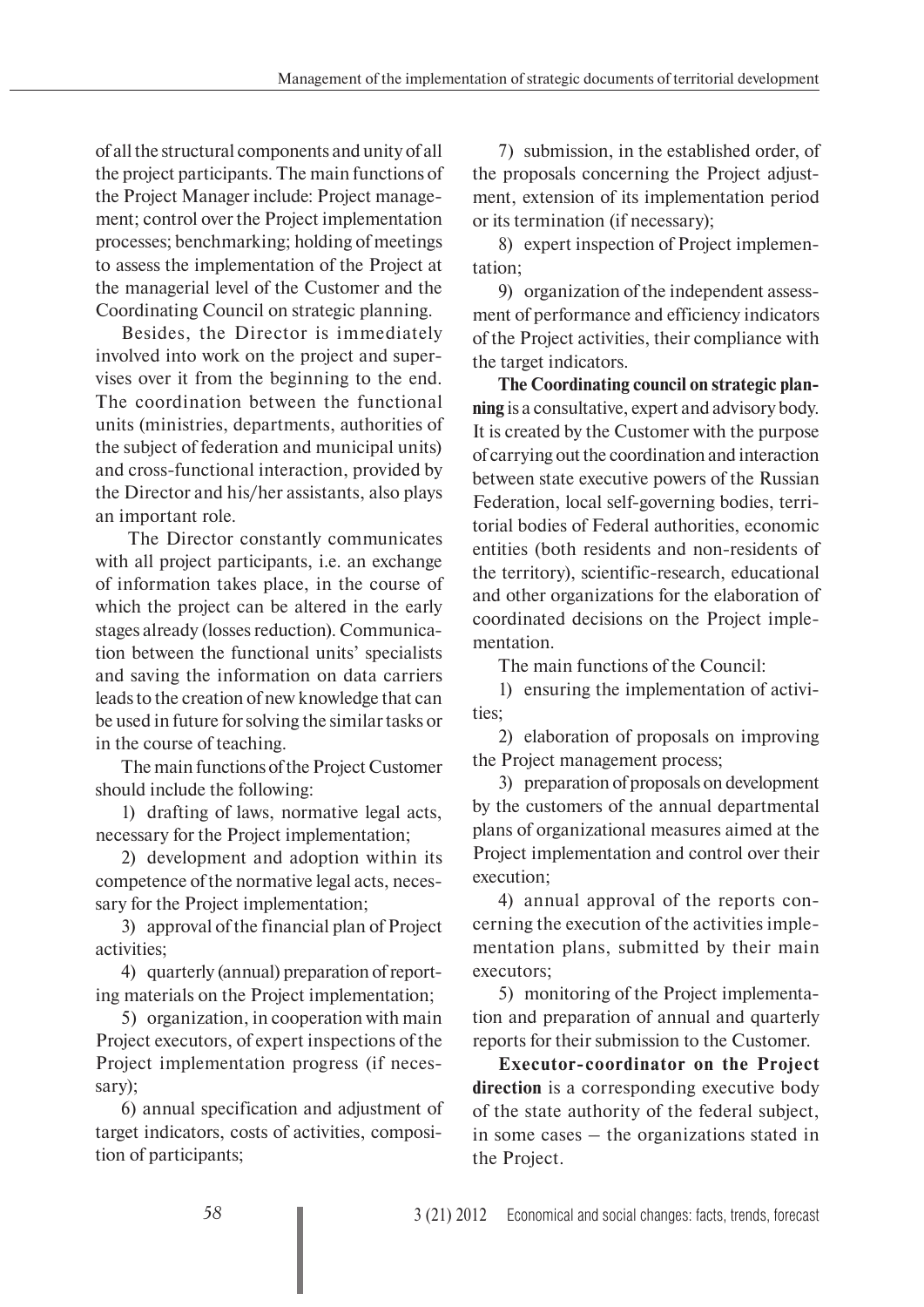The main functions of the Coordinative executor include:

1) the main executives' work coordination on the activities directions;

2) organization of work aimed at achieving the target indicators' planned values of the Project implementation according to the certain direction;

3) control over the implementation of measures aimed at achieving the target indicators' planned values of the Project implementation in the reporting and final periods;

4) development of decisions on the Project adjustments in case of deviations of actual results from the planned ones.

**The main executors of Project activities** are the state executive powers of the Federal subject and the municipal administrations. The main executors are responsible for the timely and high-quality implementation of Project activities.

The functions of the main executors:

1) control over the execution of assigned activities in the framework of the reporting periods; over the compliance with the timing of work execution; over the expenditure of funds, over the obtaining of planned results according to certain directions;

2) development of annual departmental plans for implementation of activities and proposals for their refinement;

3) selection on the competitive basis of executors of works (services) and suppliers of the products according to the activities and conclusion of state (municipal) contracts (agreements) with them;

4) provision of the targeted and efficient use of budget funds allocated for the implementation of activities;

5) organization of reporting on the Project implementation.

**The executors of Project activities** are regional and municipal executive bodies as well as organizations, involved in the Project implementation.

The main functions of the activities executor include: achievement of the Project targets; participation in the planning and monitoring processes of activities implementation; analysis of the results of the Project implementation and development of solutions for adjustment in case of deviations of actual results from the planned ones.

**The Project information office** supports the Project implementation planning and monitoring processes: collection, analysis of factual data on the Project from the main executors of activities and executors-coordinators according to the directions; making reports for submission to all levels of the Project management; information support of the Project participants on implementation of management processes.

**The information-analytical subsystem** includes two main elements: the planning of the Project management processes and monitoring of its implementation. In the framework of the processes of Project management planning it is necessary to develop the following plans: the policy plan for the activities implementation on the basis of the annual departmental plans for activities implementation; the coordination plan for the activities implementation; departmental plans for activities implementation; the plan for individual activities implementation. To increase the effectiveness of plans development, the appropriate responsibility matrix should be created *(tab. 2)*.

Planning of the Project management process is carried out on the basis of regional normative-regulatory acts, planned values of control and target indicators presented directly in the Project, plans for the implementation of Project activities, received from its individual participants.

The plans should be refined and worked out in greater detail as far as the Project is implemented according to the principle of "running horizon" with the gradual increase of volume and detailing of information. At the same time, the activities, volumes of funding and Project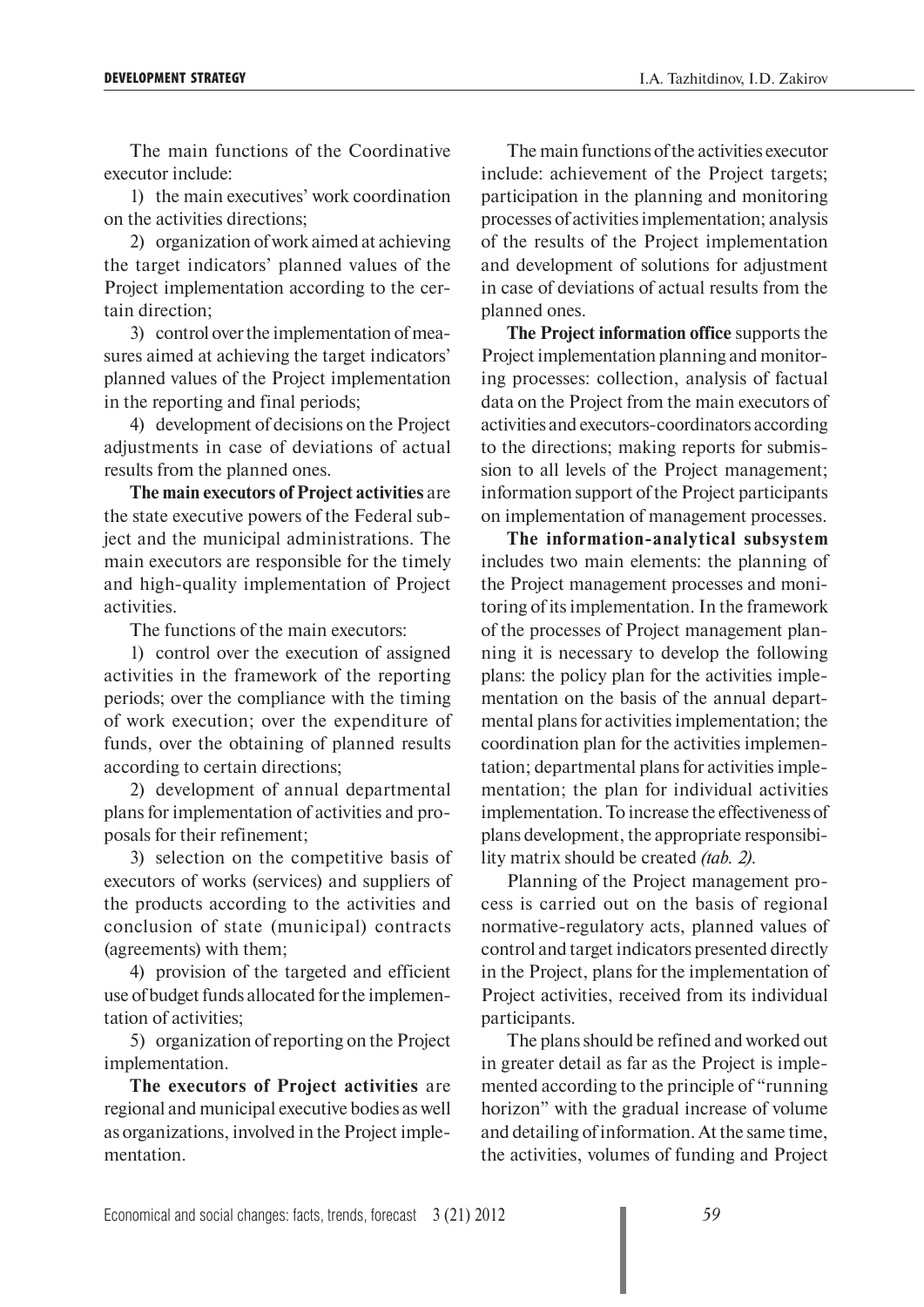| Management level                                                                                      | <b>Plans</b>     |              |              |         |  |  |
|-------------------------------------------------------------------------------------------------------|------------------|--------------|--------------|---------|--|--|
|                                                                                                       | <b>Directive</b> | Coordination | Departmental | Working |  |  |
| Customer                                                                                              | $D/A^*$          |              |              |         |  |  |
| Executor-coordinator for a direction                                                                  |                  | D/A          |              |         |  |  |
| Main executors of activities                                                                          |                  |              | D/A          |         |  |  |
| Executors of activities                                                                               |                  |              |              | D/A, E  |  |  |
| Note. D/A – Development and approval of a plan, C- coordination of a plan, $E$ – execution of a plan. |                  |              |              |         |  |  |

Table 2. Matrix of the responsibility for the plans development and coordination

\* Development of a plan is carried out by the Monitoring Office (project office).

implementation target indicators are subject to annual adjustment taking into account the regional budget potential and the amount of funds attracted from other sources.

The following tasks are solved within the framework of the Project implementation monitoring:

– receipt of the accurate, timely and complete information on the course of implementation with regard to individual activities and objects as well as to the Project on the whole;

– detection of deviations in the course of activities implementation and achievement of the target indicators' planned values and control indicators of the Project implementation;

– formation of deviation estimates in the target and control indicators achievement, resource provision and planned activities implementation, identification of persons responsible for arising deviations;

– preparation of the information necessary for decision-making on the appropriate level of control, for introducing amendments in the Project;

– analysis and forecasting of the target and control indicators achievement, proactive control according to the results of the Project implementation.

As in the management processes planning, the responsibility matrix for the submission of reports *(tab. 3)* should be formed in order to increase the Project implementation monitoring efficiency.

**The subsystem of normative-regulatory support** includes the following elements:

1. The regulations of the calendar planning and reporting, that should contain the description of the following processes: making calendar plans on different managerial levels, making reports concerning the activities implementation and the course of the Project realization; as well as alterations management, plans updating (adjustment) on the basis of the quarterly monitoring of activities implementation. Accordingly, the description of each process should include the description of the input and the resulting information, the executors and responsible persons, the timing of execution.

2. The regulations on the Project management system should include a description of the role structure of Project management, its relationship with the Customer-coordinator, state executive powers of the Federal subject, municipal units' administrations and different organizations involved in the Project, as well as the corresponding provisions concerning the elements of the organizational-role structure.

3. Methodological recommendations – recommendations for the implementation of individual procedures of Project management, which are developed in order to provide a more detailed description of the basic approaches and principles of the Project management system.

4. Templates and forms of documents of the Program management system.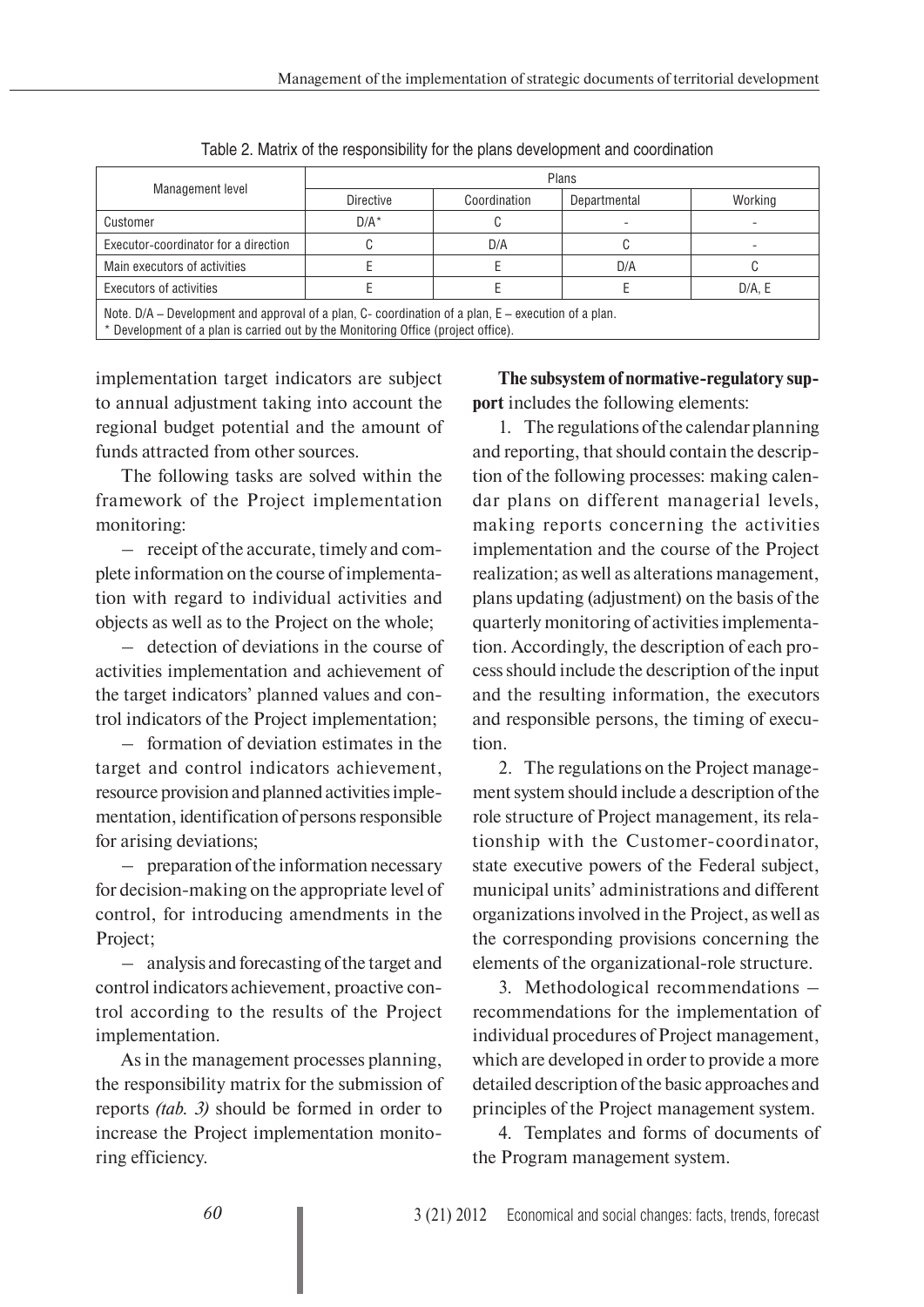| Management level                                         | Report on the implementation of activities |                          |                           |                      |  |  |
|----------------------------------------------------------|--------------------------------------------|--------------------------|---------------------------|----------------------|--|--|
|                                                          | of the directive plan                      | of the coordinating plan | of the departmental plans | of the working plans |  |  |
| Customer                                                 | A                                          |                          |                           |                      |  |  |
| Coordination council on<br>strategic planning            | ⌒<br>U                                     | A                        |                           |                      |  |  |
| Executor-coordinator for<br>the direction                | D                                          | $\mathbf{U}$             | A                         |                      |  |  |
| Main executors of the<br>activities                      |                                            |                          | D                         | Α                    |  |  |
| Executors of the<br>activities                           |                                            |                          |                           | D                    |  |  |
| Note. $A$ – approves, $D$ – develops, $C$ - coordinates. |                                            |                          |                           |                      |  |  |

Table 3. Matrix of the responsibility for the submission of reports

**The subsystem of investment support** of the Project implementation envisages a complex of measures, implemented by the Customercoordinator in cooperation with the other Project participants, in the following areas:

– elaboration of unified procedures and criteria for the selection of uniform projects of business-plans according to the main developmental directions;

– determination of the state support measures, provided for the investment projects implementation, and the conditions of their co-financing;

– creating the list of priority investment projects on the main directions of the territorial development, that claim to receive state support, and their further maintenance.

In order to organize effective investment support, it is necessary to form a register of the Project tools in the financial (state guarantees on loans, subsiding interest rates on loans; optimization of the property and land taxation, etc.), informational (consulting and information support, exhibition and fair activities, training, etc.), project (target programs, investment plans and projects, etc.) and organizational (legal, infrastructure support, etc.) spheres.

**The subsystem of risks management** of the Project implementation is to maximize the positive and minimize the negative effects of risk events in the course of the program activities implementation.

The main tasks of risks management in the Program implementation are:

– risks management planning – choosing the approaches and planning the activities of the Project risks management;

– risks identification – the identification of risks that might affect the program activities implementation, and documenting their characteristics;

– qualitative assessment of risks – the qualitative analysis of risks and the conditions of their emergence in order to determine their impact on the success of the implementation of the program activities and the Project as a whole;

– quantitative assessment – the quantitative analysis of the risks emergence probability and the impact of the risks consequences on the results of program activities implementation;

– planning the response to risks – the definition of procedures and methods to mitigate the negative consequences of risk events and the use of potential advantages.

Thus, the proposed mechanism of the territorial development strategic processes management provides the strategic documents realization by increasing the efficiency of cross-functional interaction between the main participants of territorial development along with the definition of their project roles and areas of responsibility, consolidation of required resources and establishing the efficient system of activities implementation assessment monitoring.